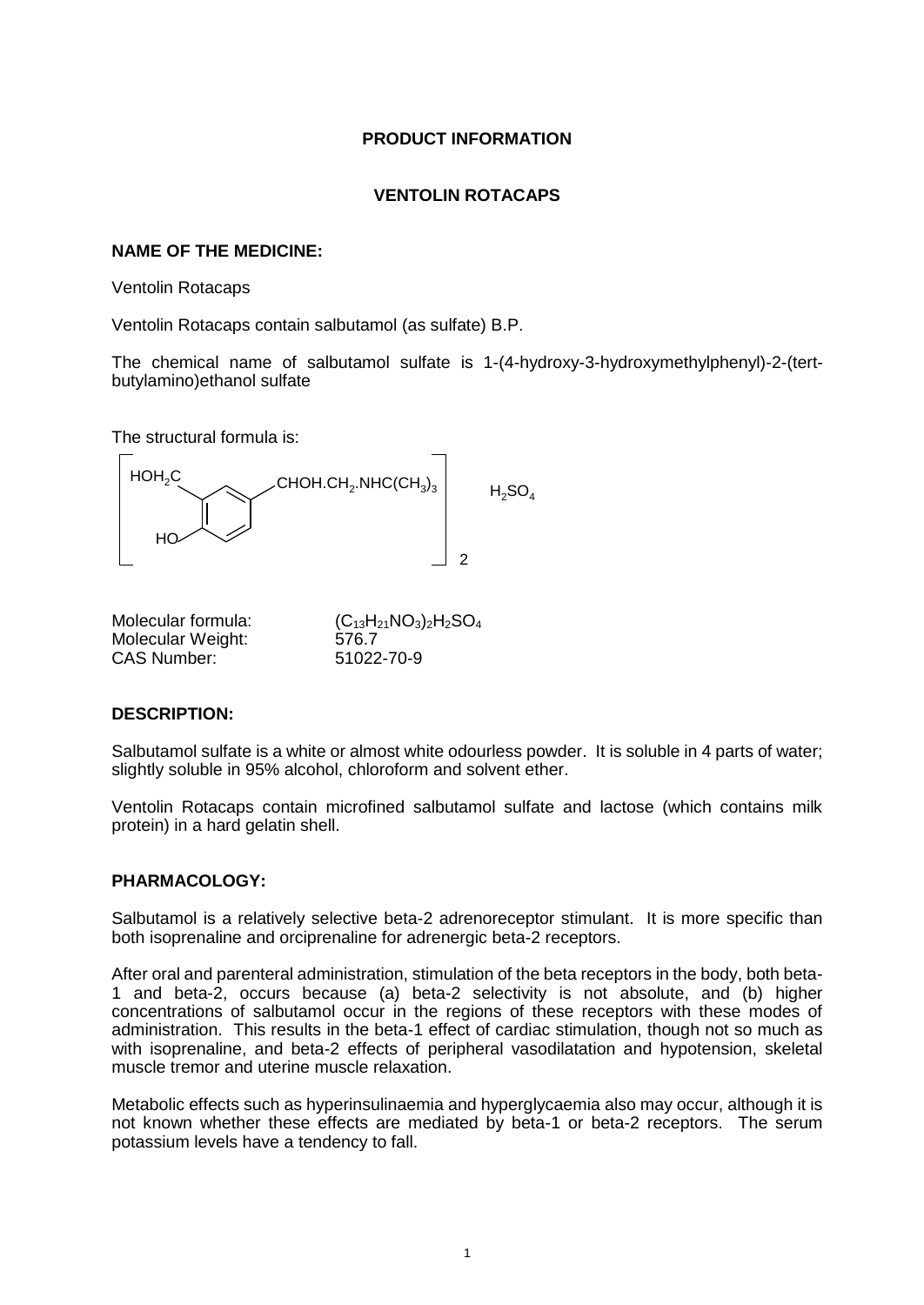# **Pharmacokinetics**

Following inhalation, salbutamol acts topically on bronchial smooth muscle and initially the drug is undetectable in the blood. After 2 to 3 hours low concentrations are seen, due presumably to the portion of the dose which is swallowed and absorbed in the gut.

The elimination half-life of inhaled or oral salbutamol is between 2.7 and 5 hours.

Salbutamol is not metabolised in the lung but is converted to the 4'-o-sulfate ester in the liver. Salbutamol is excreted in the urine as free drug and as the metabolite. After oral administration 58-78% of the dose is excreted in the urine in 24 hours, approximately 60% as metabolites. A small fraction is excreted in the faeces.

Impairment of liver or renal function may necessitate a reduction in dosage (see **DOSAGE AND ADMINISTRATION**).

## **INDICATIONS:**

For the relief of bronchospasm in patients with asthma or chronic obstructive pulmonary disease, and for acute prophylaxis against exercise-induced asthma or in other situations known to induce bronchospasm.

Ventolin Rotacaps are indicated for the above conditions in those patients unable to use a pressurised aerosol bronchodilator satisfactorily. Patients most likely to benefit from the use of Rotacaps are:

- 1) Children from 3 to 6 years of age who are too young to operate a metered aerosol.
- 2) Patients who have difficulty synchronising deep inhalation with actuation of a metered aerosol.
- 3) Patients who are sensitive to freon propellants.

## **CONTRAINDICATIONS:**

Salbutamol dry powder inhaler formulations are contraindicated in patients with severe milk protein allergy or who have a history of hypersensitivity to salbutamol or any of its components (see **DESCRIPTION**).

Non-intravenous formulations of salbutamol must not be used to arrest uncomplicated premature labour or threatened abortion.

## **PRECAUTIONS:**

The management of asthma should follow a stepwise programme, and patient response should be monitored clinically and by lung function tests. Increasing use of short-acting inhaled beta-2 agonists to control symptoms indicates deterioration of asthma control. Under these conditions, the patient's therapy plan should be reassessed. Sudden and progressive deterioration in asthma control is potentially life-threatening and consideration should be given to starting or increasing corticosteroid therapy. In patients considered at risk, daily peak flow monitoring may be instituted.

In the event of a previously effective dose of inhaled salbutamol failing to give relief for at least three hours, the patient should be advised to seek medical advice in order that any necessary additional steps may be taken.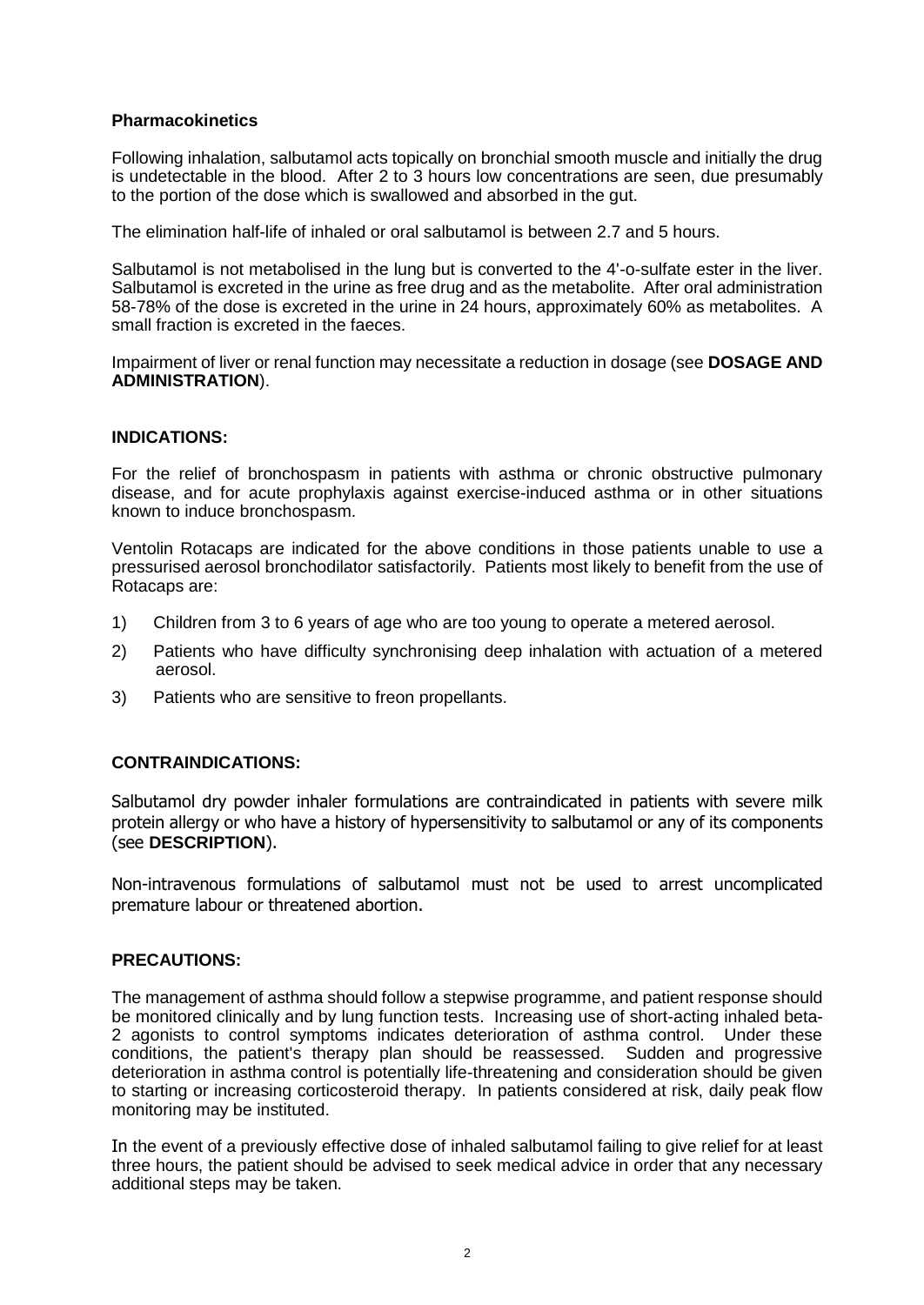If patients with an acute attack of asthma fail to respond to a dry powder inhaler of beta-2 agonist they should be advised to follow their personal asthma action plan. Failure to respond to beta-2 agonists in general can be due to various reasons related to drug administration or the disease itself. Particularly in children 5 years or younger, and exceptionally in other cases, inspiratory flow through a dry powder inhaler may not be sufficient for optimal drug delivery. If a nonresponse occurs, medical help should be sought while beta-2 agonist treatment is continued. In such a situation, and if available, a nebuliser or pressurised metered dose inhaler with spacer should be used.

Animal studies suggest that cardionecrotic effects may occur with high dosages of some sympathomimetic amines. On this evidence the possibility of the occurrence of myocardial lesions cannot be excluded subsequent to long term treatment with these drugs.

Care should be taken with patients who are known to have received large doses of salbutamol or other sympathomimetic drugs, or who are suffering from hypertension, hyperthyroidism, myocardial insufficiency, or diabetes mellitus.

Salbutamol should be administered cautiously to patients with thyrotoxicosis.

Excessive use may induce a non-responsive state leading to a worsening of hypoxaemia.

Potentially serious hypokalaemia may result from beta-2 agonist therapy mainly from parenteral and nebulised administration. Particular caution is advised in acute severe asthma as this effect may be potentiated by concomitant treatment with xanthine derivatives, steroids, diuretics and hypoxia. It is recommended that serum potassium levels are monitored in such situations.

The possibility of cardiac arrhythmias arising as a consequence of salbutamol induced hypokalaemia should be borne in mind, especially in digitalised patients, following the administration of Ventolin Injection.

As with other inhalation therapy, paradoxical bronchospasm may occur, resulting in an immediate increase in wheezing after dosing. This should be treated immediately with an alternative presentation or a different fast-acting inhaled bronchodilator, if immediately available. The specific salbutamol presentation should be discontinued, and if necessary a different fast-acting bronchodilator instituted for ongoing use.

## **Effects on Fertility**

There is no information on the effects of salbutamol on human fertility.

## **Use in Pregnancy**

Pregnancy Category: A

Salbutamol is known to cross the placental barrier in humans. Safety for use in pregnancy has not been demonstrated, therefore the drug should not be used in pregnant women, or those likely to become pregnant, unless the expected benefit outweighs any potential risk.

Oral administration of salbutamol to rats and rabbits during pregnancy showed no teratogenic effects in offspring.

During worldwide marketing experience, rare cases of various congenital anomalies, including cleft palate and limb defects have been reported in the offspring of patients being treated with salbutamol.

Although intravenous salbutamol and occasionally salbutamol tablets are used in the management of uncomplicated premature labour, Ventolin presentations should not be used for threatened abortion during the first or second trimesters of pregnancy. Intravenous salbutamol is contra-indicated in cases of ante-partum haemorrhage because of the risk of further haemorrhage from an atonic uterus and there is the risk of the same problem arising inadvertently in asthmatics using salbutamol. Profuse uterine bleeding following spontaneous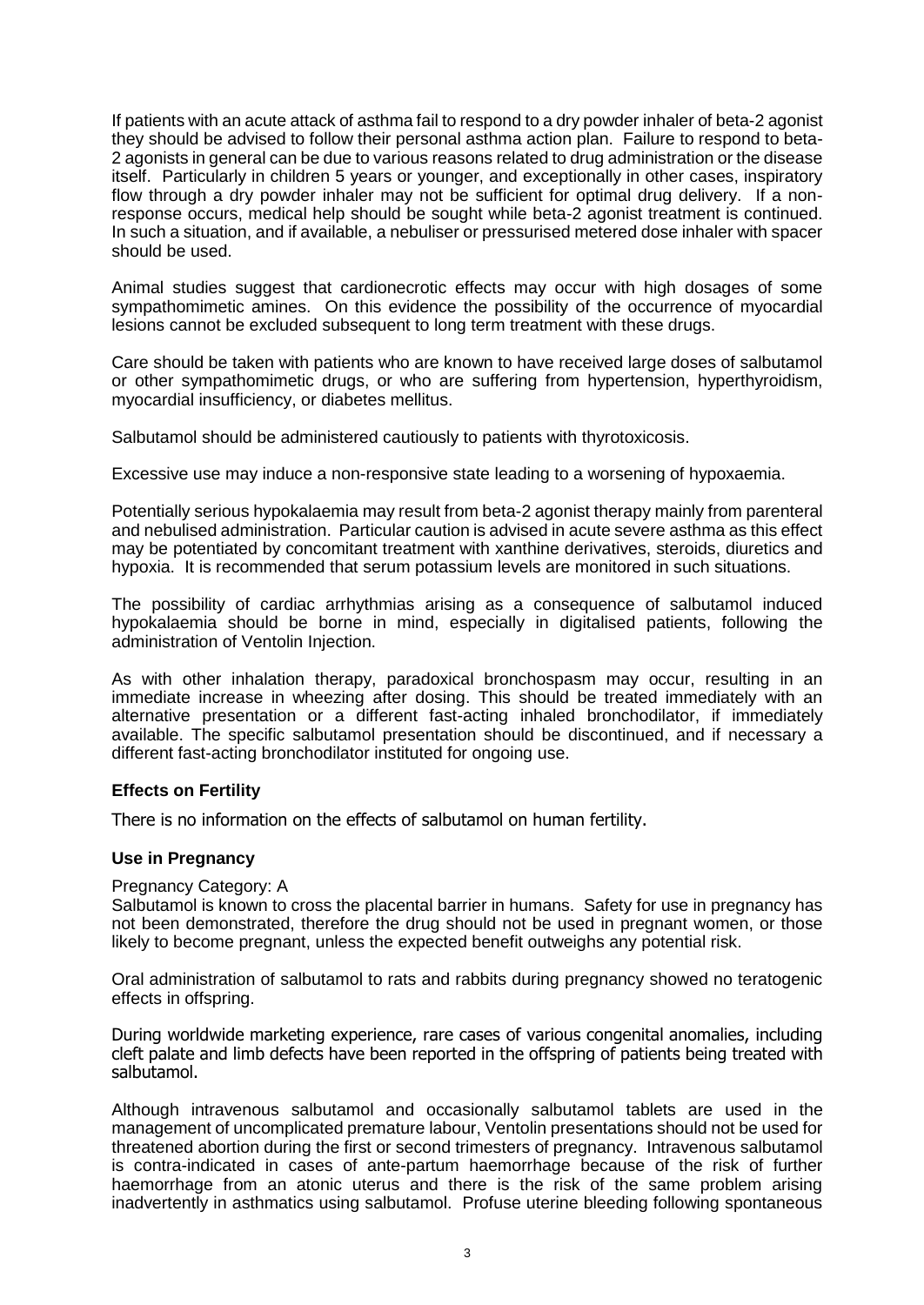abortion has been reported after the use of salbutamol. Special care is required in pregnant diabetic women.

## **Use in Lactation**

It is not known whether salbutamol is excreted in breast milk nor whether it has a harmful effect on the newborn. Therefore it is not recommended for nursing mothers unless the expected benefits outweigh any potential risk.

## **INTERACTIONS WITH OTHER MEDICINES:**

Beta adrenergic blocking drugs inhibit the bronchodilator action of salbutamol and other sympathomimetic bronchodilators. However, such drugs should not be used in asthmatic patients as they may increase airway resistance.

Care is recommended if it is proposed to administer salbutamol in concomitant therapy with other sympathomimetic amines as excess sympathetic stimulation may occur.

Animal studies have shown that large doses of salbutamol may interact with imipramine, chlordiazepoxide and chlorpromazine but any practical significance of these results in man remains to be established.

## **ADVERSE EFFECTS:**

A fine tremor of skeletal muscle has been reported in some patients when salbutamol is administered orally or by inhalation, and in about 20% of patients receiving Ventolin Injection; the hands being the most obviously affected with a few patients feeling tense. These effects are dose related and are caused by a direct action on skeletal muscle and not by direct CNS stimulation.

With higher doses than those recommended, or in patients who are unusually sensitive to betaadrenergic stimulants, dilatation of some peripheral arterioles may occur leading to a small reduction in arterial pressure; a compensatory increase in cardiac output may then occur.

Cardiac arrhythmias (including atrial fibrillation, supraventricular tachycardia and extrasystoles) have been reported. Peripheral vasodilation and a compensatory small increase in heart rate may occur in some patients. Tachycardia may occur in some patients.

Other reactions which may occur are headaches, nausea, palpitations and sensations of warmth. Hypersensitivity reactions including angioedema, urticaria, bronchospasm, hypotension and collapse have been reported very rarely. There have been very rare reports of muscle cramps. Mouth and throat irritation may occur with inhaled salbutamol.

Note: The incidence and severity of particular side effects depends on the dosage and route of administration. Ventolin does not cause difficulty in micturition because, unlike sympathomimetic drugs such as ephedrine, therapeutic doses have no alpha-adrenergic receptor stimulant activity.

Potentially serious hypokalaemia may result from beta-2 agonist therapy.

As with other inhalation therapy, paradoxical bronchospasm may occur, resulting in an immediate increase in wheezing after dosing.

As with other beta-2 agonists, hyperactivity has been reported rarely in children.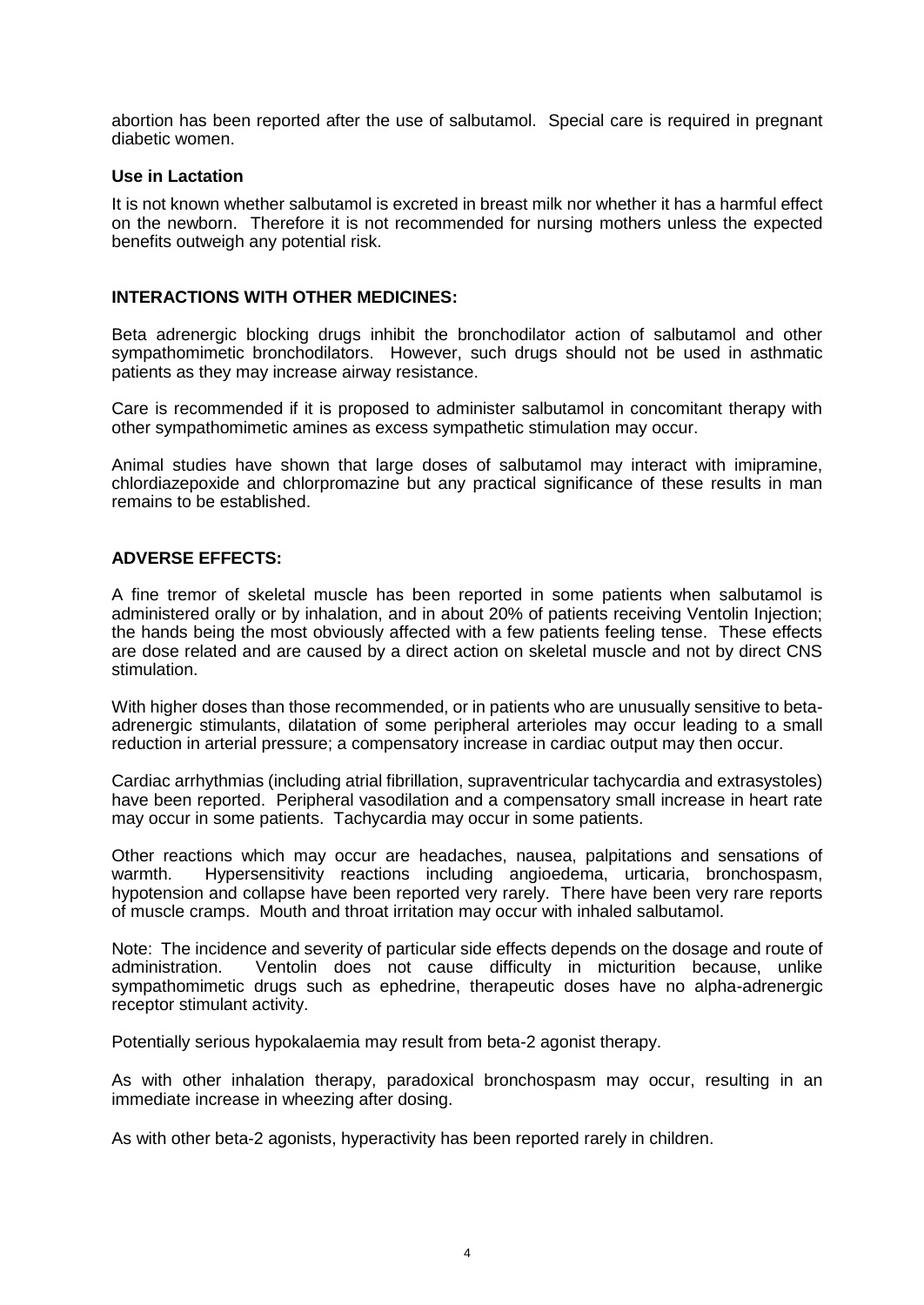# **DOSAGE AND ADMINISTRATION:**

Ventolin Rotacaps are for inhalation use only using a Ventolin Rotahaler inhaler.

Increasing use of beta-2 agonists may be a sign of worsening asthma. Under these conditions a reassessment of the patient's therapy plan may be required and concomitant glucocorticosteroid therapy should be considered.

Studies in asthmatics have shown that the use of one 200 mcg Ventolin Rotacap will produce bronchodilatation of a similar order to that produced by the use of one (100 mcg) puff of Ventolin Inhaler.

**Adults:** The contents of one or two Rotacaps (200-400 micrograms of salbutamol) to be inhaled 3 or 4 times daily.

**Children to the age of 12 years:** The contents of one Rotacap (200 micrograms of salbutamol) to be inhaled 3 or 4 times daily.

The total amount of salbutamol administered by Rotahaler in any 24 hour period should not exceed 12 Rotacaps for an adult or 6 Rotacaps for a child.

Note 1: Failure to obtain relief from Rotacaps may be a medical emergency. Other appropriate treatment must be instituted without delay.

Note 2: It is important that the patient be instructed in the proper use of the Rotahaler.

## **Geriatric**

Initial doses of salbutamol in the elderly should be lower than the recommended adult dosage. The dose may then be gradually increased if sufficient bronchodilatation is not achieved.

## **In impaired liver function**

As about 60% of orally administered salbutamol (this includes not only tablet and syrup preparations but also approximately 90% of an inhaled dose) is metabolised to an inactive form, impairment of liver function may result in accumulation of unchanged salbutamol.

#### **In impaired renal function**

About 60-70% of salbutamol administered by inhalation or intravenous injection is excreted in urine unchanged. Impairment of renal function may therefore require a reduction in dosage to prevent exaggerated or prolonged effects.

## **OVERDOSAGE:**

For information on the management of overdose, contact the Poison Information Centre on 131126 (Australia).

The most common signs and symptoms of overdose with salbutamol are transient beta agonist pharmacologically mediated events (see **PRECAUTIONS** and **ADVERSE EFFECTS**). The signs of salbutamol overdosage are significant tachycardia and/or significant muscle tremor.

Hypokalaemia may occur following overdose with salbutamol. Serum potassium levels should be monitored.

Lactic acidosis has been reported in association with high therapeutic doses as well as overdoses of short-acting beta-agonist therapy, therefore monitoring for elevated serum lactate and consequent metabolic acidosis (particularly if there is persistence or worsening of